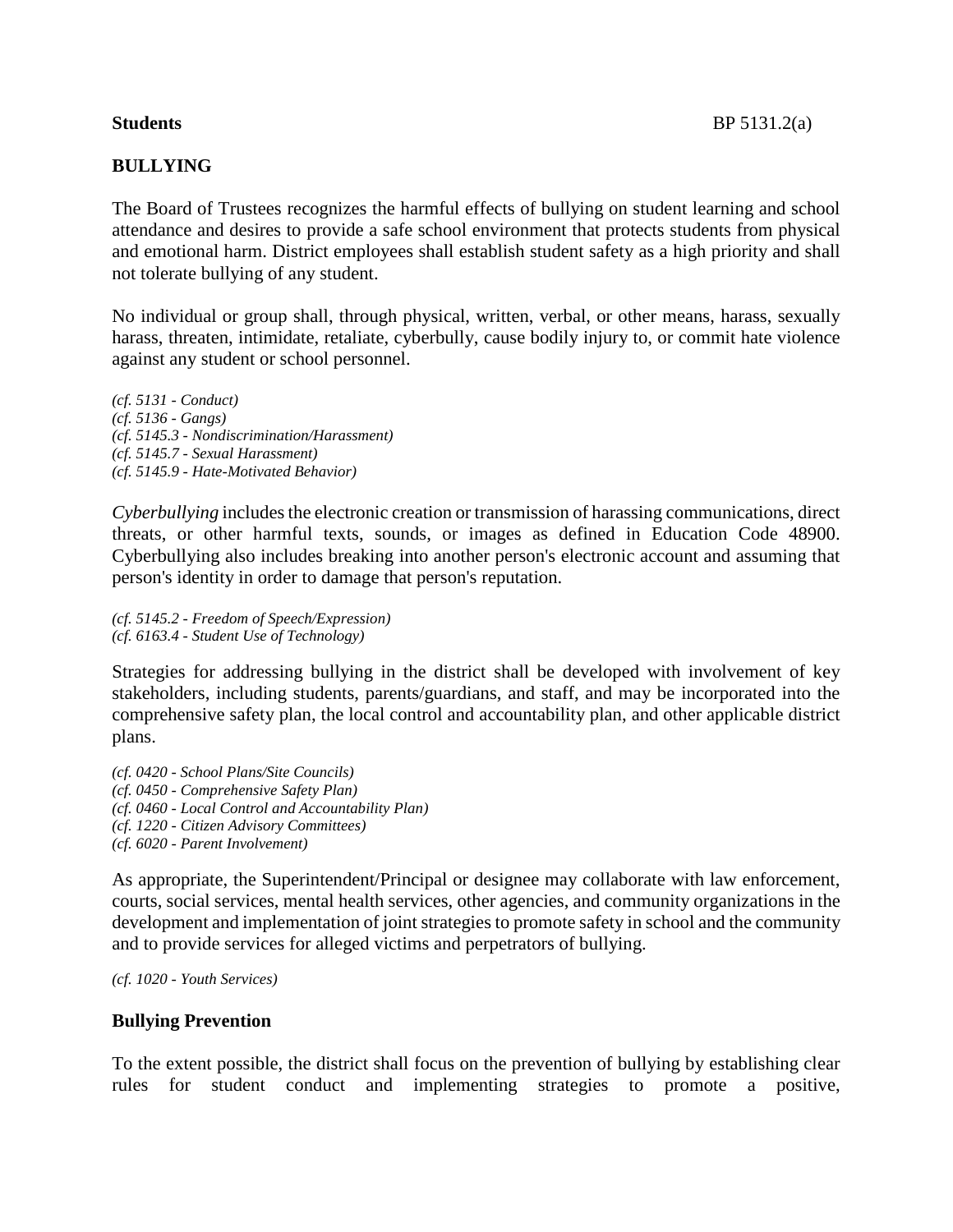# **BULLYING** (continued)

collaborative school climate. Students shall be informed, through student handbooks and other appropriate means, of school rules related to bullying, mechanisms available for reporting incidents or threats, and the consequences for engaging in bullying.

#### *(cf. 5137 - Positive School Climate)*

As appropriate, the district shall provide students with instruction, in the classroom or other educational settings, that promotes social-emotional learning, effective communication and conflict resolution skills, character/values education, respect for cultural and individual differences, self-esteem development, assertiveness skills, and appropriate online behavior.

*(cf. 6142.8 - Comprehensive Health Education) (cf. 6142.94 - History-Social Science Instruction)*

Such instruction shall also educate students about the negative impact of bullying, discrimination, intimidation, and harassment based on actual or perceived immigration status, religious beliefs and customs, or any other individual bias or prejudice.

The Superintendent/Principal or designee shall provide training to teachers and other school staff to raise their awareness about the legal obligation of the district and its employees to prevent discrimination, harassment, intimidation, and bullying of district students. Such training shall be designed to provide staff with the skills to:

- 1. Discuss the diversity of the student body and school community, including their varying immigration experiences
- 2. Discuss bullying prevention strategies with students, and teach students to recognize the behavior and characteristics of bullying perpetrators and victims
- 3. Identify the signs of bullying or harassing behavior
- 4. Take immediate corrective action when bullying is observed
- 5. Report incidents to the appropriate authorities, including law enforcement in instances of criminal behavior

*(cf. 4131 - Staff Development) (cf. 4231 - Staff Development) (cf. 4331 - Staff Development)*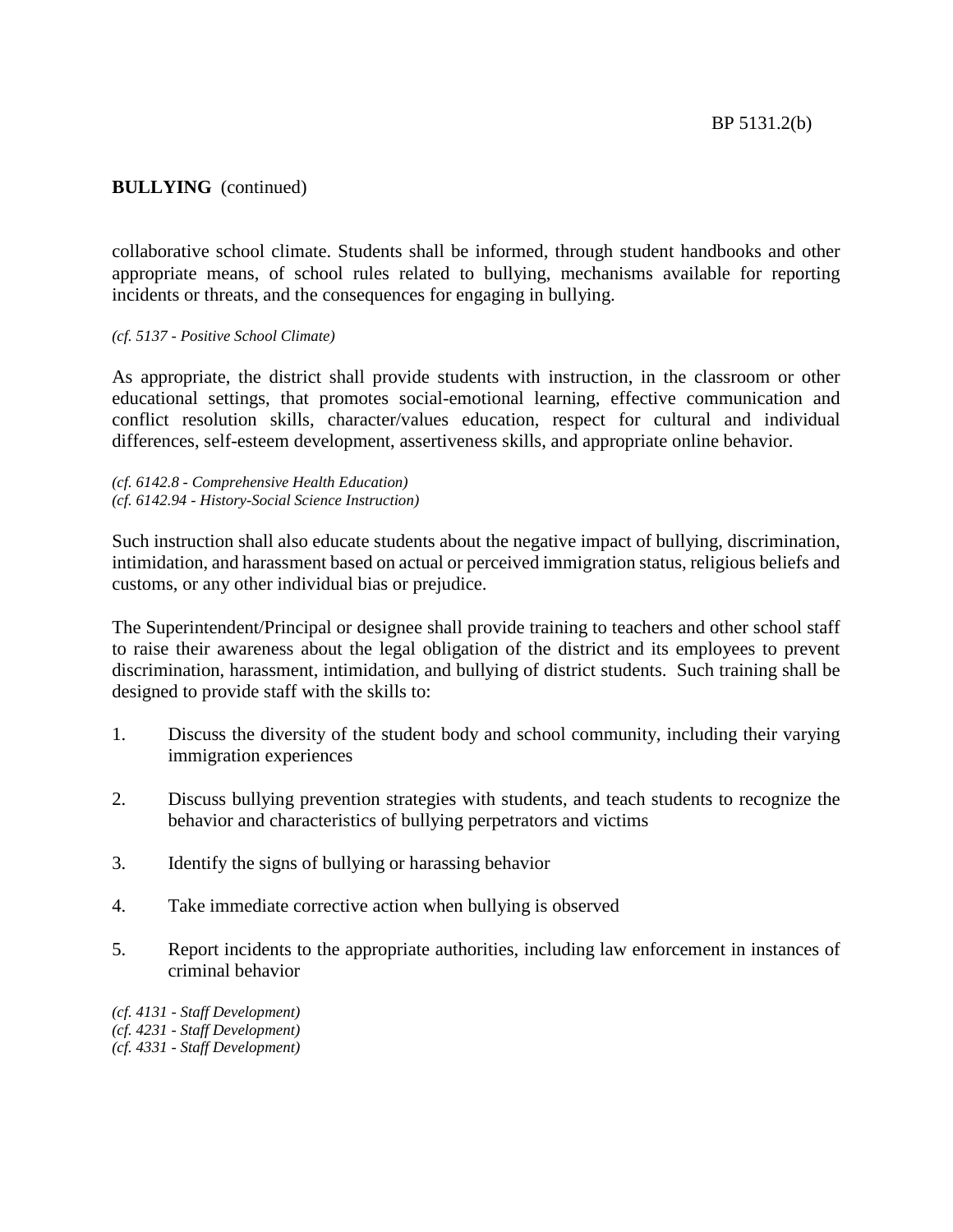Based on an assessment of bullying incidents at school, the Superintendent/Principal or designee may increase supervision and security in areas where bullying most often occurs, such as classrooms, playgrounds, hallways, restrooms, and cafeterias.

BP 5131.2(c)

# **BULLYING** (continued)

# **Intervention**

Students are encouraged to notify school staff when they are being bullied or suspect that another student is being victimized. In addition, the Superintendent/Principal or designee shall develop means for students to report threats or incidents confidentially and anonymously.

School staff who witness an act of bullying shall immediately intervene to stop the incident when it is safe to do so. (Education Code 234.1)

When appropriate based on the severity or pervasiveness of the bullying, the Superintendent/Principal or designee shall notify the parents/guardians of victims and perpetrators and may contact law enforcement.

The Superintendent, principal, or principal's designee may refer a victim, witness, perpetrator, or other student affected by an act of bullying to a school counselor, school psychologist, social worker, child welfare attendance personnel, school nurse, or other school support service personnel for case management, counseling, and/or participation in a restorative justice program as appropriate. (Education Code 48900.9)

*(cf. 6164.2 - Guidance/Counseling Services)*

# **Reporting and Filing of Complaints**

Any student, parent/guardian, or other individual who believes that a student has been subjected to bullying or who has witnessed bullying may report the incident to a teacher, the principal, a compliance officer, or any other available school employee. Within one business day of receiving such a report, a staff member shall notify the principal of the report, whether or not a uniform complaint is filed. In addition, any school employee who observes an incident of bullying involving a student shall, within one business day, report his/her observation to the principal or a district compliance officer, whether or not the alleged victim files a complaint.

Within two business days of receiving a report of bullying, the principal shall notify the district compliance officer identified in AR 1312.3 - Uniform Complaint Procedures.

*(cf. 1312.3 - Uniform Complaint Procedures)*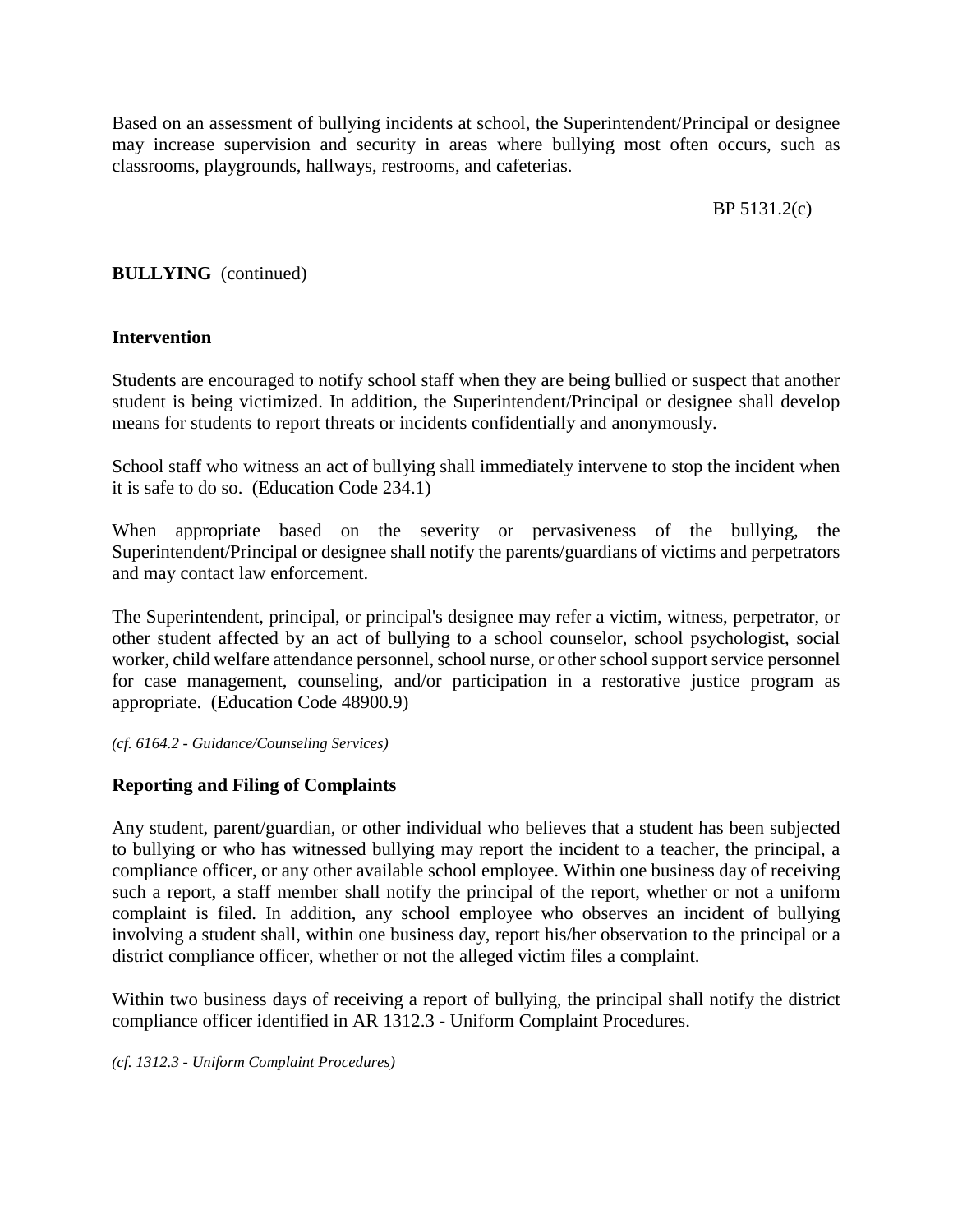When the circumstances involve cyberbullying, individuals with information about the activity shall be encouraged to save and print any electronic or digital messages that they feel constitute cyberbullying and to notify a teacher, the principal, or other employee so that the matter may be investigated. When a student uses a social networking site or service to bully

BP 5131.2(d)

# **BULLYING** (continued)

or harass another student, the Superintendent/Principal or designee may file a request with the networking site or service to suspend the privileges of the student and to have the material removed.

When a report of bullying is submitted, the principal or a district compliance officer shall inform the student or parent/guardian of the right to file a formal written complaint in accordance with AR 1312.3. The student who is the alleged victim of the bullying shall be given an opportunity to describe the incident, identify witnesses who may have relevant information, and provide other evidence of bullying.

#### **Investigation and Resolution of Complaints**

Any complaint of bullying shall be investigated and, if determined to be discriminatory, resolved in accordance with law and the district's uniform complaint procedures specified in AR 1312.3.

If, during the investigation, it is determined that a complaint is about nondiscriminatory bullying, the principal or designee shall inform the complainant and shall take all necessary actions to resolve the complaint.

#### **Discipline**

Corrective actions for a student who commits an act of bullying of any type may include counseling, behavioral intervention and education, and, if the behavior is severe or pervasive as defined in Education Code 48900, may include suspension or expulsion in accordance with district policies and regulations.

*(cf. 5138 - Conflict Resolution/Peer Mediation) (cf. 5144 - Discipline) (cf. 5144.1 - Suspension and Expulsion/Due Process) (cf. 5144.2 - Suspension and Expulsion/Due Process (Students with Disabilities)) (cf. 6159.4 - Behavioral Interventions for Special Education Students)*

Any employee who permits or engages in bullying or retaliation related to bullying shall be subject to disciplinary action, up to and including dismissal.

*(cf. 4118 - Dismissal/Suspension/Disciplinary Action) (cf. 4119.21/4219.21/4319.21 - Professional Standards)*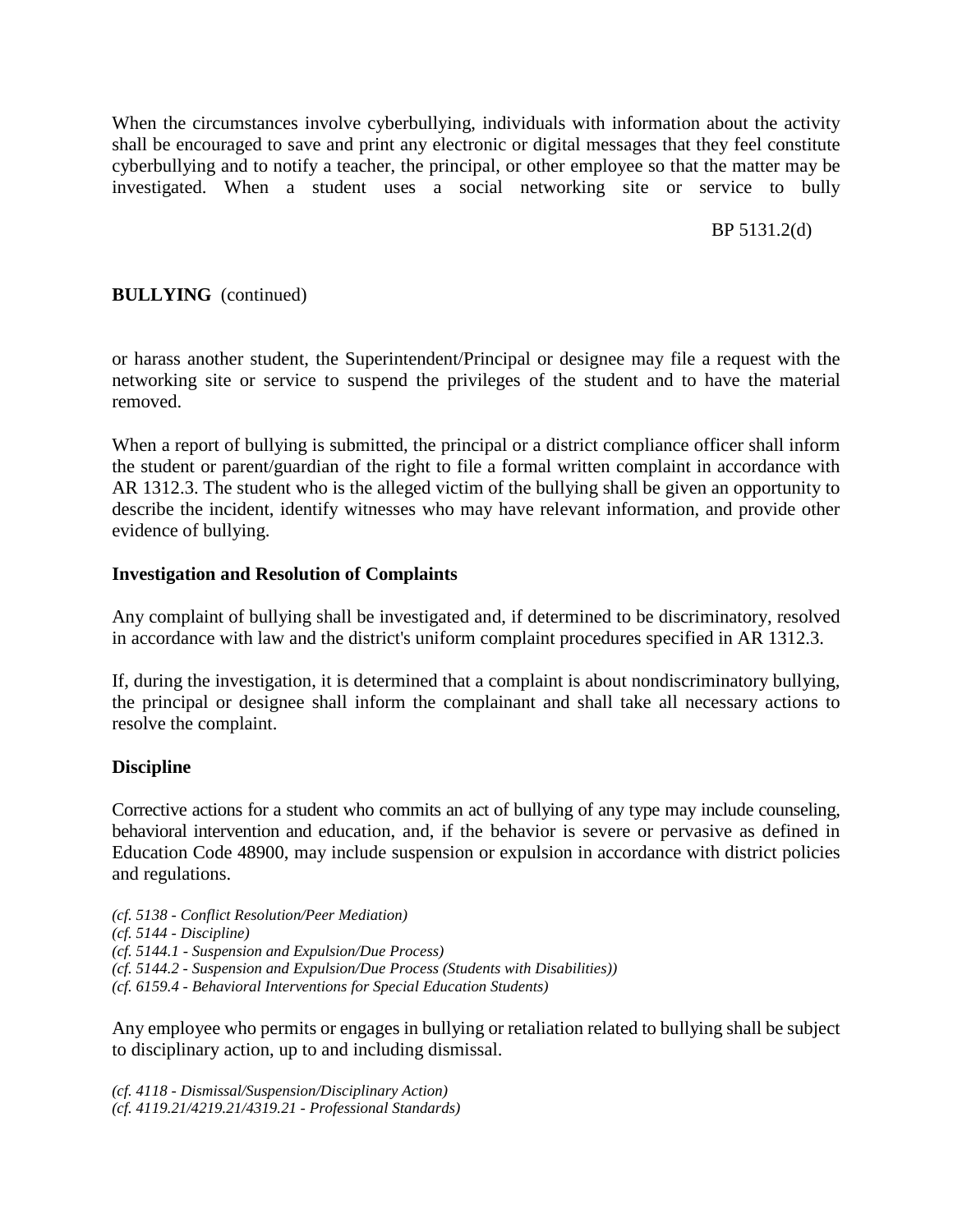*Legal Reference: (see next page)*

BP 5131.2(e)

#### **BULLYING** (continued)

*Legal Reference:*

*EDUCATION CODE 200-262.4 Prohibition of discrimination 32282 Comprehensive safety plan 32283.5 Bullying; online training 35181 Governing board policy on responsibilities of students 35291-35291.5 Rules 48900-48925 Suspension or expulsion 48985 Translation of notices 52060-52077 Local control and accountability plan PENAL CODE 422.55 Definition of hate crime 647 Use of camera or other instrument to invade person's privacy; misdemeanor 647.7 Use of camera or other instrument to invade person's privacy; punishment 653.2 Electronic communication devices, threats to safety CODE OF REGULATIONS, TITLE 5 4600-4687 Uniform complaint procedures UNITED STATES CODE, TITLE 47 254 Universal service discounts (e-rate) CODE OF FEDERAL REGULATIONS, TITLE 28 35.107 Nondiscrimination on basis of disability; complaints CODE OF FEDERAL REGULATIONS, TITLE 34 104.7 Designation of responsible employee for Section 504 106.8 Designation of responsible employee for Title IX 110.25 Notification of nondiscrimination on the basis of age COURT DECISIONS Wynar v. Douglas County School District, (2013) 728 F.3d 1062 J.C. v. Beverly Hills Unified School District, (2010) 711 F.Supp.2d 1094 Lavine v. Blaine School District, (2002) 279 F.3d 719*

*Management Resources:*

*CSBA PUBLICATIONS*

*Final Guidance: AB 1266, Transgender and Gender Nonconforming Students, Privacy, Programs, Activities & Facilities, Legal Guidance, March 2014*

*Providing a Safe, Nondiscriminatory School Environment for Transgender and Gender-Nonconforming Students, Policy Brief, February 2014*

*Addressing the Conditions of Children: Focus on Bullying, Governance Brief, December 2012 Safe Schools: Strategies for Governing Boards to Ensure Student Success, 2011*

*Building Healthy Communities: A School Leaders Guide to Collaboration and Community Engagement, 2009*